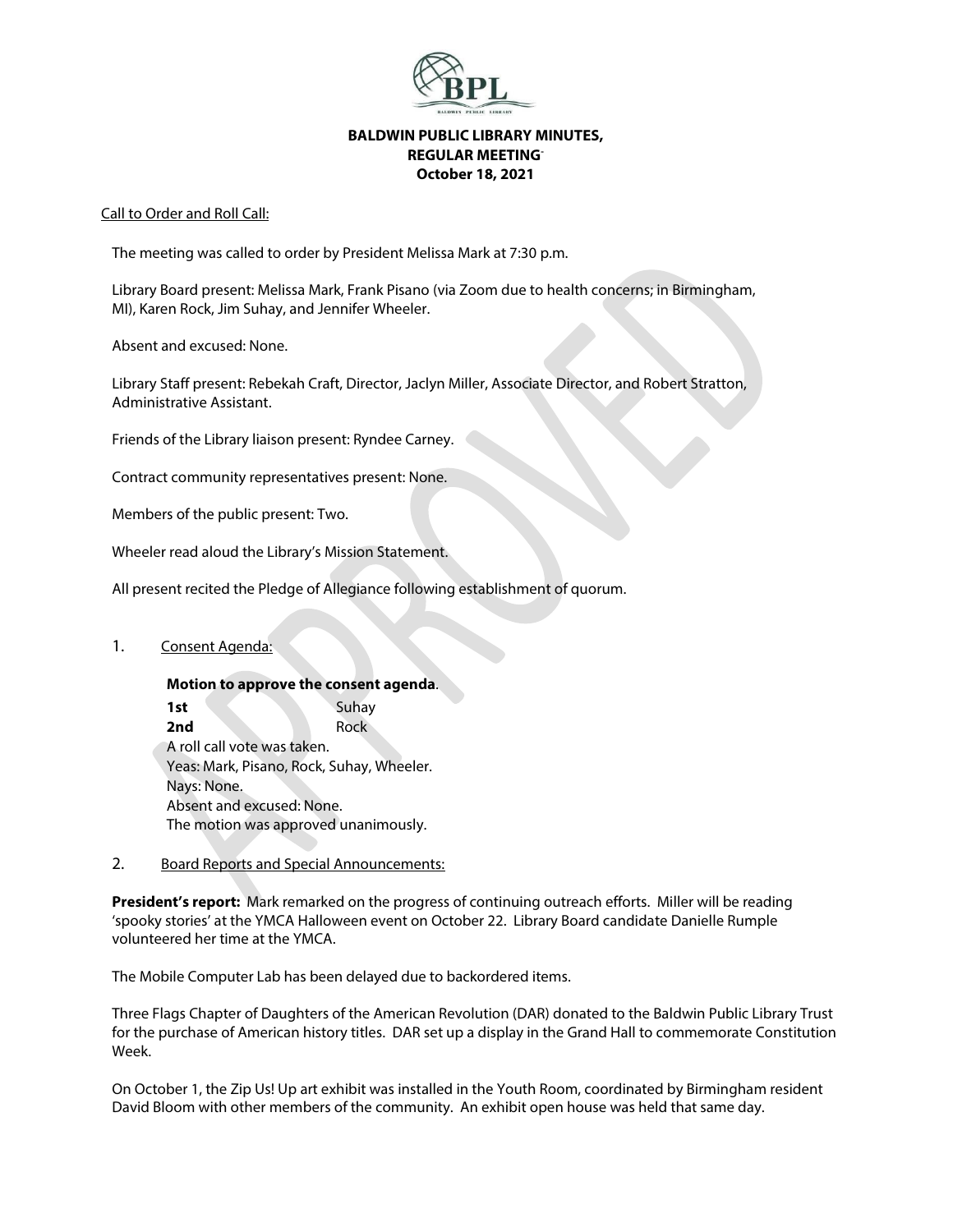Meeting room rentals are increasing in frequency at the Library. Mark remarked that it is good to see new groups utilizing the Library rental space.

Birmingham Museum is hosting "Night with the Museum" programs monthly in coordination with the Library until through Summer 2022.

Mark noted volunteer participation has declined since the pandemic, and will work to brainstorm ideas to connect more community members with volunteer efforts at the Library.

### **Board comments:** None.

**Staff Anniversaries:** Rock recognized the following staff anniversaries: Gary Eisele (12 years of service), Carolyn Wheeler (7 years), Phoenix Nash (1 year), Nolan Peterson (1 year), Cyndi Summers (1 year), Faith Whitted (1 year), Stephanie Klimmek (10 years), Jamie Richards (6 years), Laurie Olmsted (2 years), Connie Ilmer (27 years), Hanna Drisko (1 year), and Sara Jurek (1 year).

**Upcoming events of interest:** Miller reported upcoming events at the Library, full details of which can be found on pages 48-49 of the October Board packet.

### 3. Board Committee Reports

#### **Finance Committee:**

Pisano reported that the Finance Committee met on Monday, October 11 in the Jeanne Lloyd Room. Present were Pisano, Suhay, Craft, and Miller. Full minutes from this meeting can be found on page 16 of the October Board packet.

Pisano noted that health care costs would be \$90,000 less than the previous year. This is due to a rate reduction from an increase in the number of pool participants in the City's healthcare plan. Pisano mentioned the City is reviewing possible new health insurance providers, which may also lower costs.

The next meeting of the Finance Committee will take place on Monday, November 8, 2021, at 4:00 p.m. in the Delos Board Room. A Zoom link has been included in the public notice for those who wish to participate virtually.

#### **Building Committee:**

Suhay reported that the Building Committee met last on Wednesday, October 13 in the Jeanne Lloyd Room. Minutes from this meeting will be reported during the November Building Committee report. Suhay provided details from the prior meeting on Wednesday, September 29. Full minutes from September 22 and September 29 meetings can be found on pages 19-24 of the October Board packet.

The next meeting of the Building Committee will be held on Wednesday, October 27 at 4:00 p.m. in the Jeanne Lloyd Room. A Zoom link has been included in the public notice for those who wish to participate virtually.

#### **Policy Committee:**

Wheeler reported that the Policy Committee met on Wednesday, September 29 in the Director's Alcove. Present were Rock, Wheeler, Craft, and Miller. Full minutes of this meeting can be found on page 25 of the October Board packet.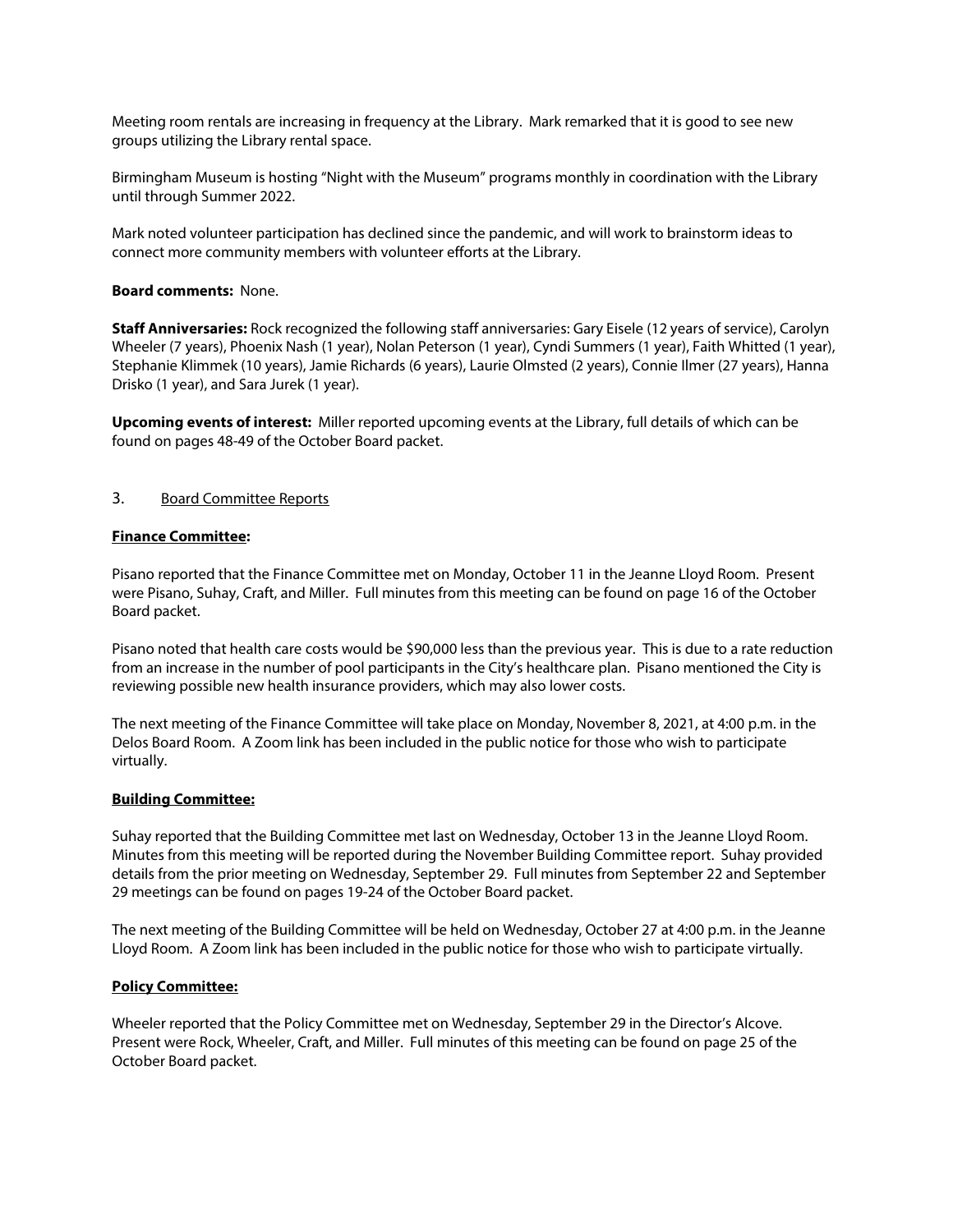The Policy Committee made a recommendation for the Board to approve two new policies: Group Study Rooms Policy and Library Displays Policy, as well as to approve changes to the Bylaws of the Board of Directors.

# **Motion to adopt the Group Study Room Policy and the Library Displays Policy, as found on pages 26 and 27 of the October 2021 Board packet.**

**1st** Rock **2nd** Suhav A roll call vote was taken. Yeas: Mark, Pisano, Rock, Suhay, Wheeler. Nays: None. Absent and excused: None. The motion was approved unanimously.

## **Motion to adopt edits to the Library Board's bylaws, as found on page 28 of the October Board packet.**

**1st** Rock **2nd** Mark A roll call vote was taken. Yeas: Mark, Pisano, Rock, Suhay, Wheeler. Nays: None. Absent and excused: None. The motion was approved unanimously.

The next meeting of the Policy Committee will take place on Wednesday, November 3 at 9:30 p.m.

### 4. Library Report:

Craft and Miller presented highlights from the Library Report, which can be found on pages 31-45 of the September Board packet.

Craft reviewed the Strategic Plan Status Report for first quarter FY 2021-2022. Explanation of key metrics for this dataset can be found on page 33-34 of the October Board packet.

A Strategic Planning Survey was issued to the public via email blast and available in the Library for patrons to complete. 601 responses were gathered, with 140 of those surveyed interested in being contacted to take part in a Strategic Planning focus group. The Strategic Planning Committee will review the results of these surveys when they meet on Wednesday, November 17. Baldwin's customer service and staff received notably positive remarks in many survey responses. Common calls for improvement included updates to the website, more convenient parking access, and upgrades to the front entrance.

There have been staffing changes in multiple Library departments. Catherine Galligan has been hired as Technology Assistant in the Idea Lab. Idea Lab Technology Assistant Nick Tupper has accepted a full time position as a flight instructor with a local school, but will return to assist the Idea Lab during winter and summer breaks. The Idea Lab is in the process of hiring one or two additional Technology Assistants. Lawson Glenn III has been hired as Operations Assistant. Circulation Assistant II Linda Beyer will retire on November 19. Julie Beckwell has been promoted to fulfill this role. Sinjin Green and Diane Marrich-Simon have been hired as Pages. Adult Services Librarian Sarah Bowman has resigned effective October 15. A job posting for full-time Adult Services Librarian garnered 18 applications, and candidates from this pool will be selected for the interview process.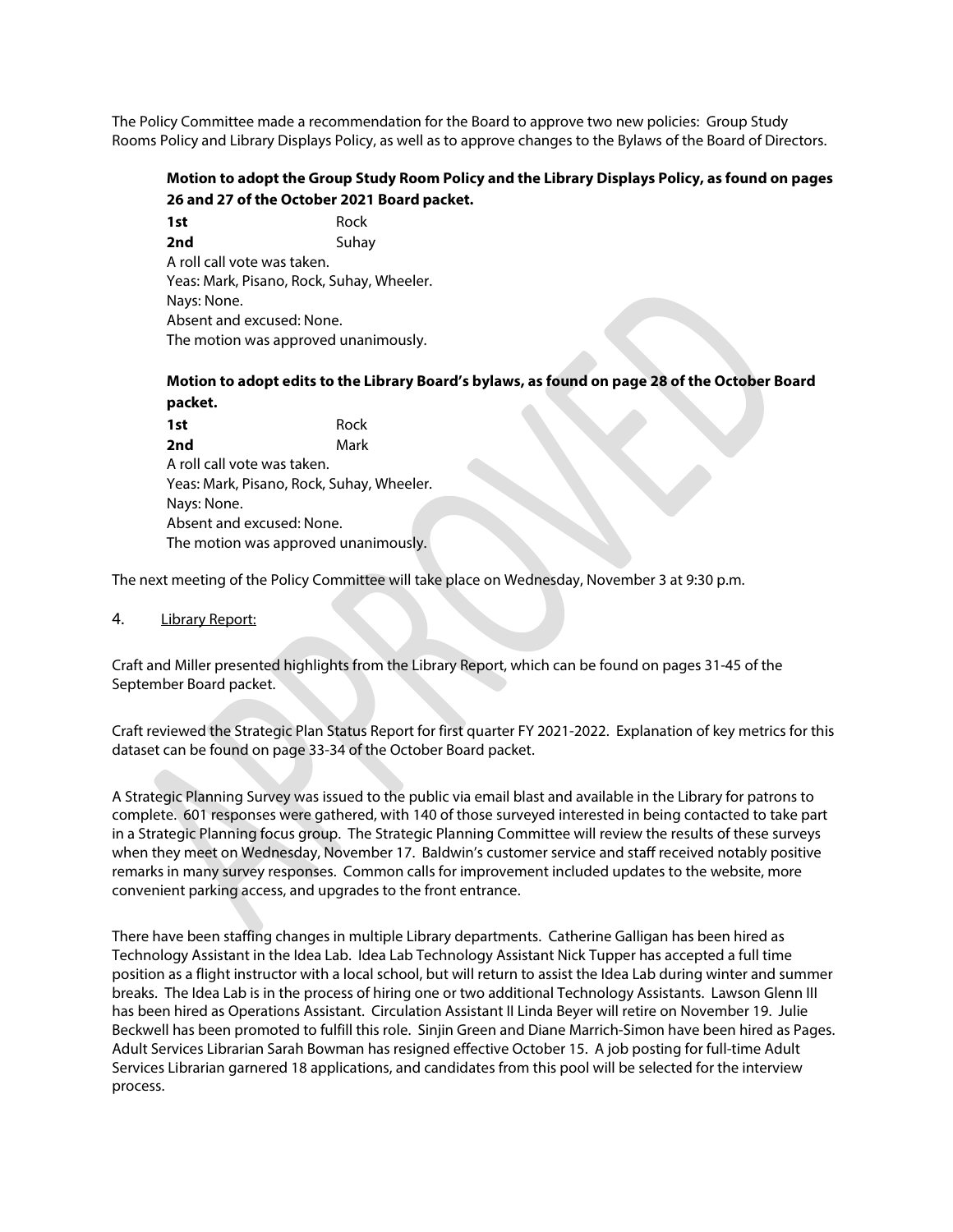Craft completed the Library of Michigan New Director Workshop in September, which is one of the requirements for Baldwin's State Aid application. The State Aid Survey will be submitted to the Library of Michigan in November.

Craft attended the City of Bloomfield Hills City Commission on October 12 and provided an update on Library programs and services. The Library will coordinate with Bloomfield Hills City Manager Dave Hendrickson to include Library services in their forthcoming print newsletter. Craft will meet with The Community House CEO Bill Seklar on October 21 to discuss future cooperation and support between the Library and The Community House.

Because of the most recent Polaris upgrade, reciprocal holds for non-residents are active. Baldwin Public Library cardholders will maintain priority for holds, but non-resident users may now request holds on BPL titles.

The Idea Lab is once again open to the public, with individual workstations for embroidery, vinyl plotting, transfers, among other services. This new set-up allows visitors to maintain adequate social distancing.

The second floor renovation is ongoing. A flat screen display will be installed on the wall in the Delos Board Room on October 26 in lieu of a projector screen. A flat screen display for the staff workroom is currently backordered. Eight tables for the Jeanne Lloyd Room are backordered until April 2022 due to production disruptions in Malaysia.

The *Zip Us! Up* open house took place on October 1. *Zip Us! Up* is a thematic art installation, coordinated by resident David Bloom, along the ceiling perimeter of the east and south windows of the Youth Room.

Miller reported the IDEA Taskforce is continuing implementation of a monthly thematic calendar. Dyslexia Awareness Month is highlighted for October and Native American Heritage Month will be highlighted in November. The next staff discussion group will meet on November 3 to discuss *The Firekeeper's Daughter* by Angeline Boulley. The Youth Services department continues working through Project READY: Reimagining Equity and Access for Diverse Youth training programs.

The Kids Library Society held a "Why I Love the Library" contest in September. Young patrons submitted 85 responses, some of which are featured on page 35 of the October Board packet. Goodie bags were awarded to everyone who submitted answers and gift baskets were awarded to three randomly chosen participants.

Youth Services is creating Skill Builders educational literacy kits for kindergarten to third grade students. Youth Services Librarians Rosemary Isbell and Syntha Green developed these kits in response to the Read by Grade Three Law to target the core competencies of literacy, with kits for each grade level. Skill Builders kits will be circulated for parents and children to work on together, and will be promoted on social media and through direct marketing to Birmingham Public Schools PTA by Stephanie Klimmek.

Graphic designer Michelle Hollo continues developing posters, marketing materials, and monthly editions of *Learn.Connect.Discover.*

Youth Services Librarian Rosemary Isbell attended a reading rally at Birmingham Covington Schools on October 7 to speak with parents and students about Library resources. Miller will be reading 'spooky stories' at the upcoming YMCA Halloween event on October 21. Miller and other staff members will represent the Library at the Village of Beverly Hills Halloween Hoot on October 22.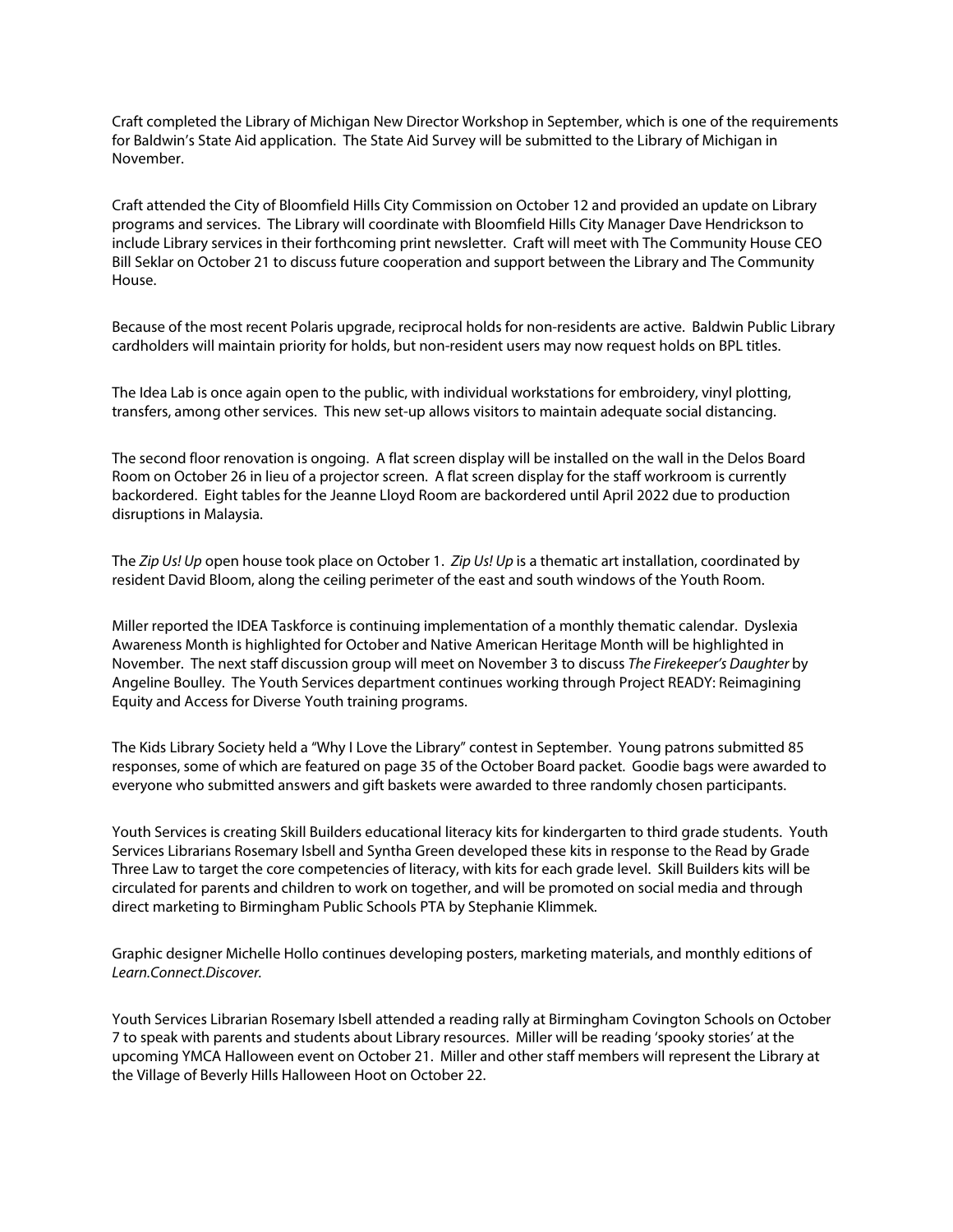Custodial service company DM Burr has experienced staffing shortages, and staff has been assisting in regular cleaning activities. The Library contract with DM Burr ends in February 2022. The City and the Library are exploring solutions and may either hire multiple full-time cleaners to be shared across City buildings or may issue a joint RFP for cleaning services of all City buildings in January 2022.

## 5. Liaisons

Friends: Friends President Ryndee Carney reported the Friends will hold their November Book Sale on the first weekend of November in the Rotary Tribute & Donor Room, lower level hallway, and Friends Sorter Room. On Saturday, November 6, the sale will be open for members only from 10:00 a.m. to noon, and open to the public from noon to 4:00 p.m.; on Sunday, November 7 from 12:00 p.m. to 4:00 p.m.; and on Monday, November 8, they will hold a bag sale from 10:00 a.m. to 12:00 p.m. The Friends have resumed book donations on Tuesdays, from 10:00 a.m. to 12:00 p.m., on Thursdays, from 6:00 p.m. to 8:30 p.m., and Saturday, October 23 from 10:00 a.m to 4:00 p.m. Carney noted there is a need for children's book donations.

The Friend's annual membership drive is ongoing. 397 membership solicitation letters have been mailed and 148 memberships have been received. This is down from 243 memberships received last year.

National Friends of the Libraries Week runs through the week of October 17. Carney gave her appreciation for the support of the community and Library staff.

Beverly Hills: There was no report.

Bloomfield Hills: There was no report.

Bingham Farms: There was no report.

- 6. Unfinished Business: None.
- 7. New & Miscellaneous Business: None.
- 8. Items Removed from Consent Agenda: None.
- 9. Information Only: See pages 47-72 of the October Board packet.
- 10. General Public Comment Period: Danielle Rumple, Library Board of Trustees candidate, gave comment on outreach efforts with the Birmingham YMCA. Rumple and Mark met with Executive Director Dan Marsh to discuss future collaboration between the YMCA and the Library. She volunteered her time in September assisting Marsh in restocking and reorganizing their bookshelves, and will return in November to increase the number of children's titles available there.
- 11. Adjournment:

#### **Motion to adjourn the meeting.**

**1st** Wheeler **2nd** Suhay Yeas: Mark, Pisano, Rock, Suhay, Wheeler. Nays: None. Absent and excused: None. The motion was approved unanimously.